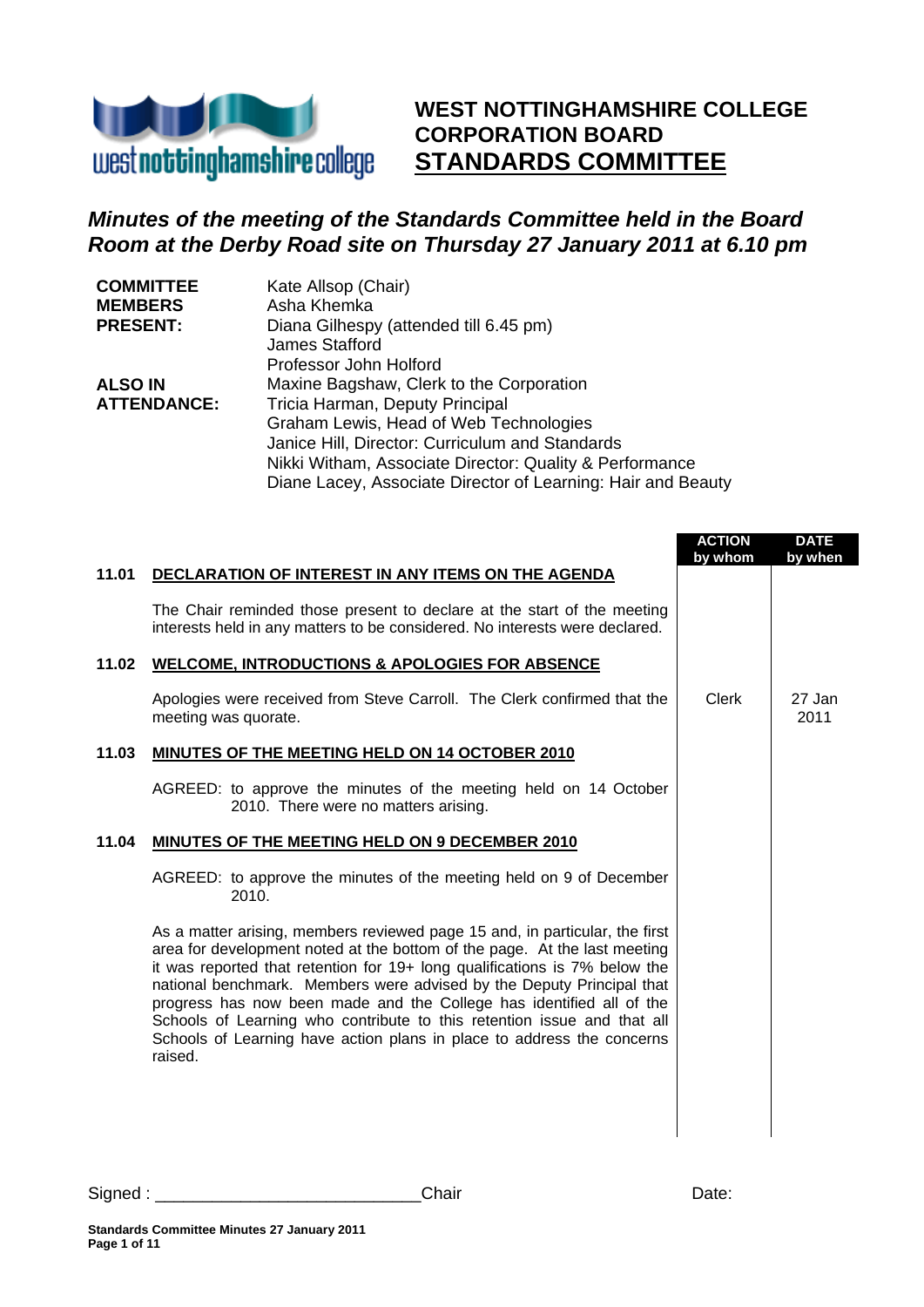|       |                                                                                                                                                                                                                                                                                                                                                                                                                                                                                                                                                                                                                                                                                                                                                                                                                                                                                                                                                                                                                                                                                                                                                                                                                                                                                                                                                                                                                                                                                                                                                                                                                                                  | <b>ACTION</b><br>by whom | <b>DATE</b><br>by when |
|-------|--------------------------------------------------------------------------------------------------------------------------------------------------------------------------------------------------------------------------------------------------------------------------------------------------------------------------------------------------------------------------------------------------------------------------------------------------------------------------------------------------------------------------------------------------------------------------------------------------------------------------------------------------------------------------------------------------------------------------------------------------------------------------------------------------------------------------------------------------------------------------------------------------------------------------------------------------------------------------------------------------------------------------------------------------------------------------------------------------------------------------------------------------------------------------------------------------------------------------------------------------------------------------------------------------------------------------------------------------------------------------------------------------------------------------------------------------------------------------------------------------------------------------------------------------------------------------------------------------------------------------------------------------|--------------------------|------------------------|
| 11.05 | <b>ACTIONS OUTSTANDING PROGRESS REPORT</b>                                                                                                                                                                                                                                                                                                                                                                                                                                                                                                                                                                                                                                                                                                                                                                                                                                                                                                                                                                                                                                                                                                                                                                                                                                                                                                                                                                                                                                                                                                                                                                                                       |                          |                        |
|       | Members reviewed the schedule of items at page 18 and agreed that it<br>accurately monitored ongoing progress.                                                                                                                                                                                                                                                                                                                                                                                                                                                                                                                                                                                                                                                                                                                                                                                                                                                                                                                                                                                                                                                                                                                                                                                                                                                                                                                                                                                                                                                                                                                                   |                          |                        |
| 11.06 | DEPUTY PRINCIPALS REPORT                                                                                                                                                                                                                                                                                                                                                                                                                                                                                                                                                                                                                                                                                                                                                                                                                                                                                                                                                                                                                                                                                                                                                                                                                                                                                                                                                                                                                                                                                                                                                                                                                         |                          |                        |
|       | The Deputy Principal introduced her report and drew the following to<br>Members attention:                                                                                                                                                                                                                                                                                                                                                                                                                                                                                                                                                                                                                                                                                                                                                                                                                                                                                                                                                                                                                                                                                                                                                                                                                                                                                                                                                                                                                                                                                                                                                       |                          |                        |
|       | <b>Framework for Excellence</b><br>$\bullet$<br>The Framework no longer grades the overall performance of the<br>1.<br>provider and the grades for the success rates, learner destinations,<br>learner views and employer views have been removed.<br>2. Although titled the Framework for Excellence 2009/10, the information<br>is drawn from three academic years. The Learner Voice survey is from<br>2009/10, students success rates are from 2008/9, and the destination<br>data is from students who completed in 2007/8. It was noted that the<br>scores are always based on historic data, which has been one of the<br>criticisms of the scheme.<br>The College was not given a score for learner destinations, employer<br>3.<br>rates and learning rates. These scores were determined from a<br>telephone survey undertaken by the Skills Funding Agency. Less than<br>15% of the learners were contacted, therefore no score was<br>calculated. In terms of performance, the survey gives a higher than<br>national average score in relation to learner views and the same as the<br>national average scores in relation to employer views.<br>Members<br>reviewed table two on page 21 and it was acknowledged that in all<br>categories in other than AS and A2, the College is above national<br>average. In relation to AS and A,2 the College does have plans in<br>place to continue improvements.<br>Members indicated that use of historical data was somewhat confusing<br>and that, in the future, reports on the Framework should state clearly<br>what was historical data and then compare it with the known current | Deputy<br>Principal      | 2010/11                |
|       | position.<br>Ofsted Inspections in 2009/10 - 81 general further education and sixth<br>form colleges were inspected, of these six were outstanding.<br>Of 9<br>previously outstanding colleges, 3 maintained their overall<br>effectiveness grade and 3 previously good colleges improved to<br>outstanding. John Hayes and Nick Gibb have both announced that<br>outstanding FE and sixth form colleges will be exempt from inspection<br>unless their performance drops. The triggers for a risk assessment<br>regarding a drop in performance are notices to improve, success rates<br>below national average, below average scores on progress measures,<br>concerns about data integrity, mergers with colleges deemed not to be<br>outstanding and serious concerns expressed by stakeholders.<br>In.<br>relation to the criteria, the only one that applies to the College is a<br>decrease in success rates (long course) below national averages for<br>similar colleges. West Nottinghamshire College has seen a slight dip<br>in the rates, but it is unknown how big a dip would be needed to trigger<br>the assessment process for inspection. If it is deemed to be a trigger,<br>Ofsted will carry out an initial desk assessment of the individual learner<br>records, HMI will review the evidence, and where concerns are<br>confirmed, a monitoring visit to gather further evidence, possibly<br>leading to a future inspection, would take place.                                                                                                                                                                           |                          |                        |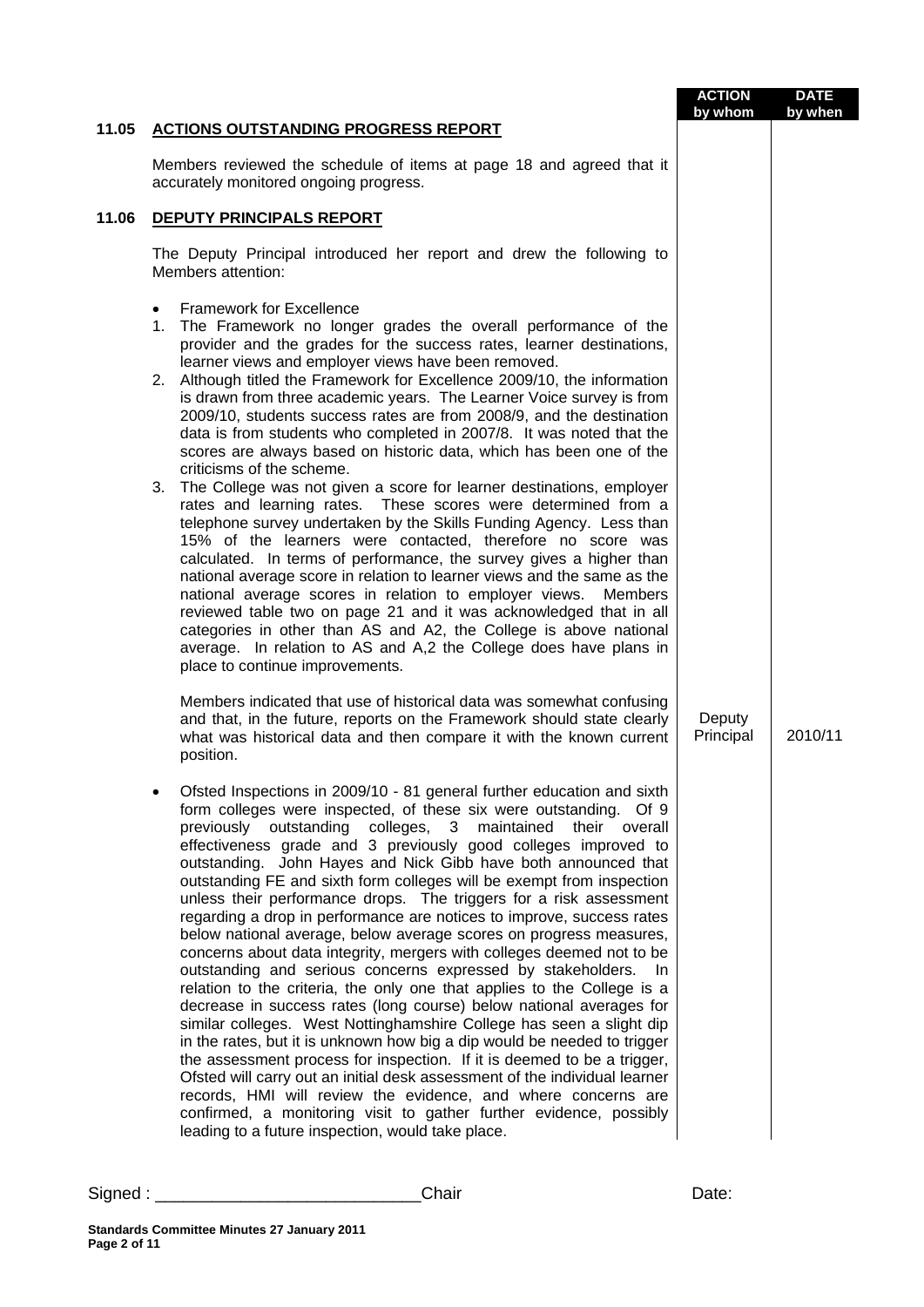|       |                                                                                                                                                                                                                                                                                                                                                                                                                                                   | <b>ACTION</b><br>by whom | <b>DATE</b><br>by when |
|-------|---------------------------------------------------------------------------------------------------------------------------------------------------------------------------------------------------------------------------------------------------------------------------------------------------------------------------------------------------------------------------------------------------------------------------------------------------|--------------------------|------------------------|
|       | Learner Destinations - the College is now tackling the inability of the<br>external surveyor to gather the data, it was noted that the external<br>company is not as good at obtaining information through surveys as<br>the College is. At the next meeting it was confirmed that Janice Hill<br>would be providing a College destinations data report and this could be<br>done on a School by School basis.                                    | Janice Hill              | 14 April<br>2011       |
|       | Minimum levels of performance – there is a 3% increase to most of the<br>$\bullet$<br>thresholds for learner responsive provision, apart from AS/A2. The<br>minimum levels of performance in MLP thresholds are now short 65%,<br>long level 1, 2 and 3 63%, long level 4 61%, A2 75% (unchanged), AS<br>levels no longer have a MLP.                                                                                                             |                          |                        |
|       | AGREED: to note the report provided.                                                                                                                                                                                                                                                                                                                                                                                                              |                          |                        |
| 11.07 | SUCCESS RATE REVIEWS 2009/10                                                                                                                                                                                                                                                                                                                                                                                                                      |                          |                        |
|       | The Deputy Principal introduced this item and drew members' attention to<br>the following:                                                                                                                                                                                                                                                                                                                                                        |                          |                        |
|       | Learner responsive success rates for 2009/10 for all ages, all levels<br>$\bullet$<br>and all durations was 79%. The achievement rate of 92% was<br>maintained but a 2% reduction in retention contributed to a decline in<br>success rates. It was acknowledged that there were a significant<br>number of 19+ retention issues to address.                                                                                                      |                          |                        |
|       | 16-18 very short qualification success rates improved by 4%. Short<br>$\bullet$<br>qualification success rates declined by 3% due to a drop in<br>achievement rates. It was confirmed that the College is investigating<br>this.                                                                                                                                                                                                                  |                          |                        |
|       | Success rates for 16-18 year olds on entry, long level 1 and 3<br>$\bullet$<br>qualifications and short qualifications improved.<br>Success rates for 16-18 on long level 2 and short qualifications                                                                                                                                                                                                                                              |                          |                        |
|       | declined slightly.<br>For 19+ long level 3 success rates remained constant, success rates                                                                                                                                                                                                                                                                                                                                                         |                          |                        |
|       | for long level 4 qualifications improved significantly.<br>Success rates for 19+ long entry, level 1 and level 2 qualifications<br>declined, this was in the main, due to a reduction in retention due to<br>the pressure on adult learners to gain employment or due to<br>redundancy, they were therefore unable to gain evidence to complete<br>qualifications. This is the area of main concern for the College and it<br>has to be improved. |                          |                        |
|       | Success rates on HEFCE funded higher education programmes<br>$\bullet$<br>continue to improve.<br>The number of apprentices has grown significantly during 2009/10,<br>$\bullet$                                                                                                                                                                                                                                                                  |                          |                        |
|       | both overall and timely success rates have fallen but are above the<br>national averages.                                                                                                                                                                                                                                                                                                                                                         |                          |                        |
|       | Train to Gain overall and timely success rates have improved.<br>$\bullet$<br>Each School of Learning has a detailed breakdown at course level of<br>$\bullet$<br>their success rates, and have improvement plans to address success<br>rate issues.                                                                                                                                                                                              |                          |                        |
|       | Members' attention was drawn to the improvement focus areas in 2010/11<br>and of particular concern was the planned withdrawal of EMA.<br><b>The</b><br>Principal indicated that this will significantly affect a large number of<br>students currently at College and she explained that at Ashfield, the Inspire                                                                                                                                |                          |                        |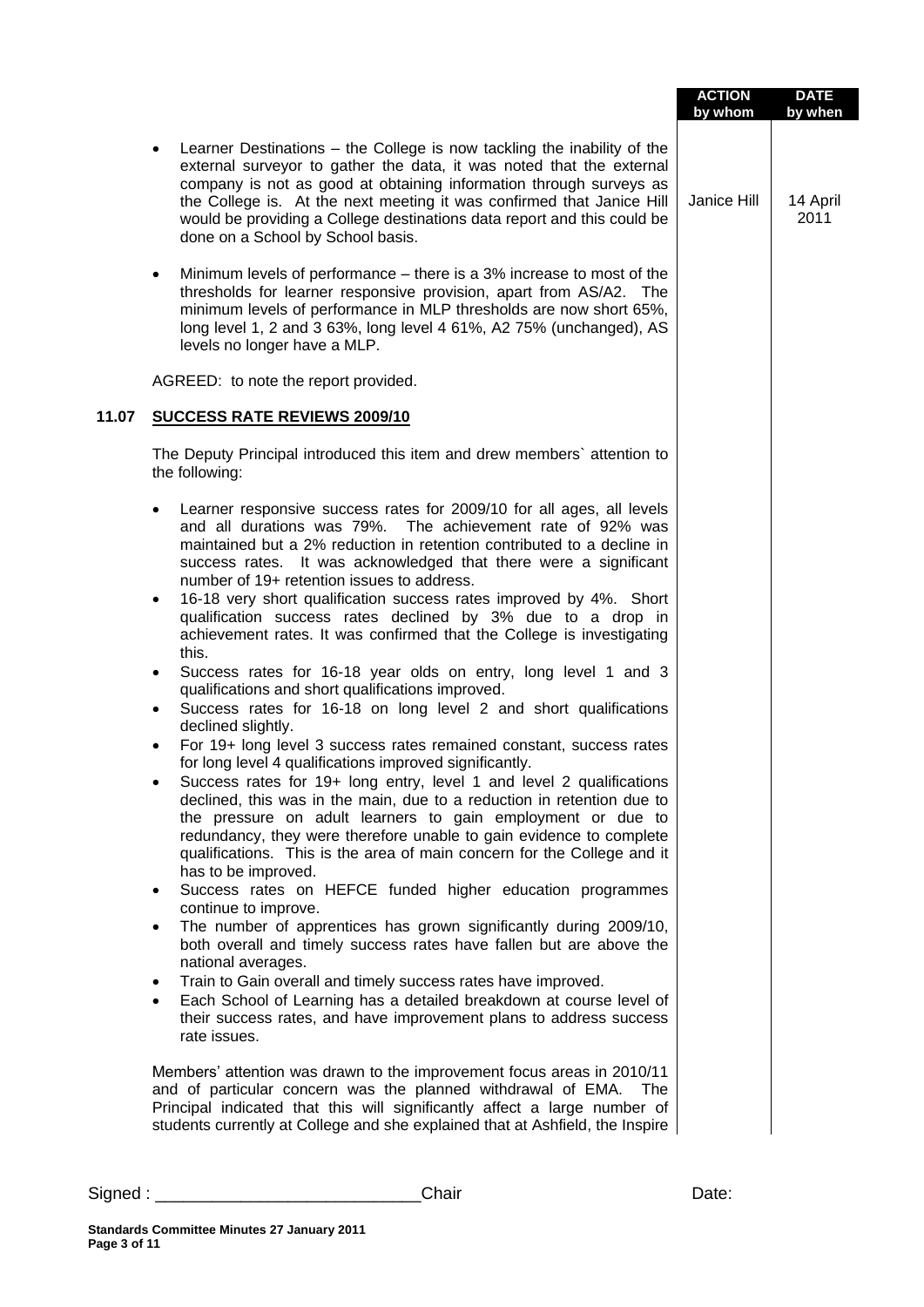#### **ACTION by whom DATE by when**

and Achieve Foundation was looking to develop a campaign where employers are invited to sponsor a student. Another option to explore to address the impact on students, is free transport and the possibility of extending this service further. The College will also be given funds to set up a hardship fund and these will be targeted to support the individuals in real need. It was noted that EMA students are better at attending than non-EMA students, and that the withdrawal of EMA may have a significant impact on retention and the College is now planning how best it can narrow the gap. Members discussed the position and acknowledged that the hardship fund will not replace the EMA and that, on a national basis, it is believed that withdrawal of EMA will lead to a dip in recruitment and retention, and this will be across the whole sector.

It was noted that improvement in the retention rate of 19+ students is a key area of focus. Members questioned why this particular cohort had such a high level of retention problems. Members were advised that the Schools of Learning have recorded all reasons given for withdrawal and a lot were where a partner had been made unemployed and there was a need for the student to go out to work. In some cases, students have had problems with their benefits payments as some courses prevented them from ongoing benefit claims. Because of this they had chosen to leave the College to protect their benefits. It was also acknowledged that in some instances the College simply does not get the provision right, and there are ongoing reviews. In relation to the withdrawals seen, it was noted that a couple of Schools in particular raised concerns, and that in this area the call centre is contacting the students to ask why they were unable to remain at College and the reasons will be assessed once known. It was accepted that this position is a real concern for the College because if there are currently 19+ retention issues when this cohort receives free courses, what will the impact be when the students have to actually pay for the courses themselves?

Members all agreed that this was an area to monitor and requested regular reports on how both the withdrawal of EMA and 19+ retention rates were being addressed.

AGREED: to note the content of the report.

# **11.08 QUALITY ASSURANCE & IMPROVEMENT FRAMEWORK**

The Associate Director: Quality & Performance introduced her detailed report and confirmed that the purpose of this report is to inform the Committee of the progress of the Quality Assurance and Quality Improvement Frameworks 2010/11 (referred to as the Frameworks in the report). The following was specifically drawn to members` attention:

- The Frameworks have been fully embedded across the Schools of Learning, partner providers and business support areas.
- Support and guidance has been provided to teams, individually and managers across the College to ensure that the Frameworks are embedded and used to support the College`s capacity to improve and shape its provision.
- A number of business processes have been introduced or amended to improve and underpin the Frameworks ensuring that the Framework is fit for purpose and contributes to the rigorous coherent and accurate requirements of the College, and meets the requirements of the Common Inspection Framework.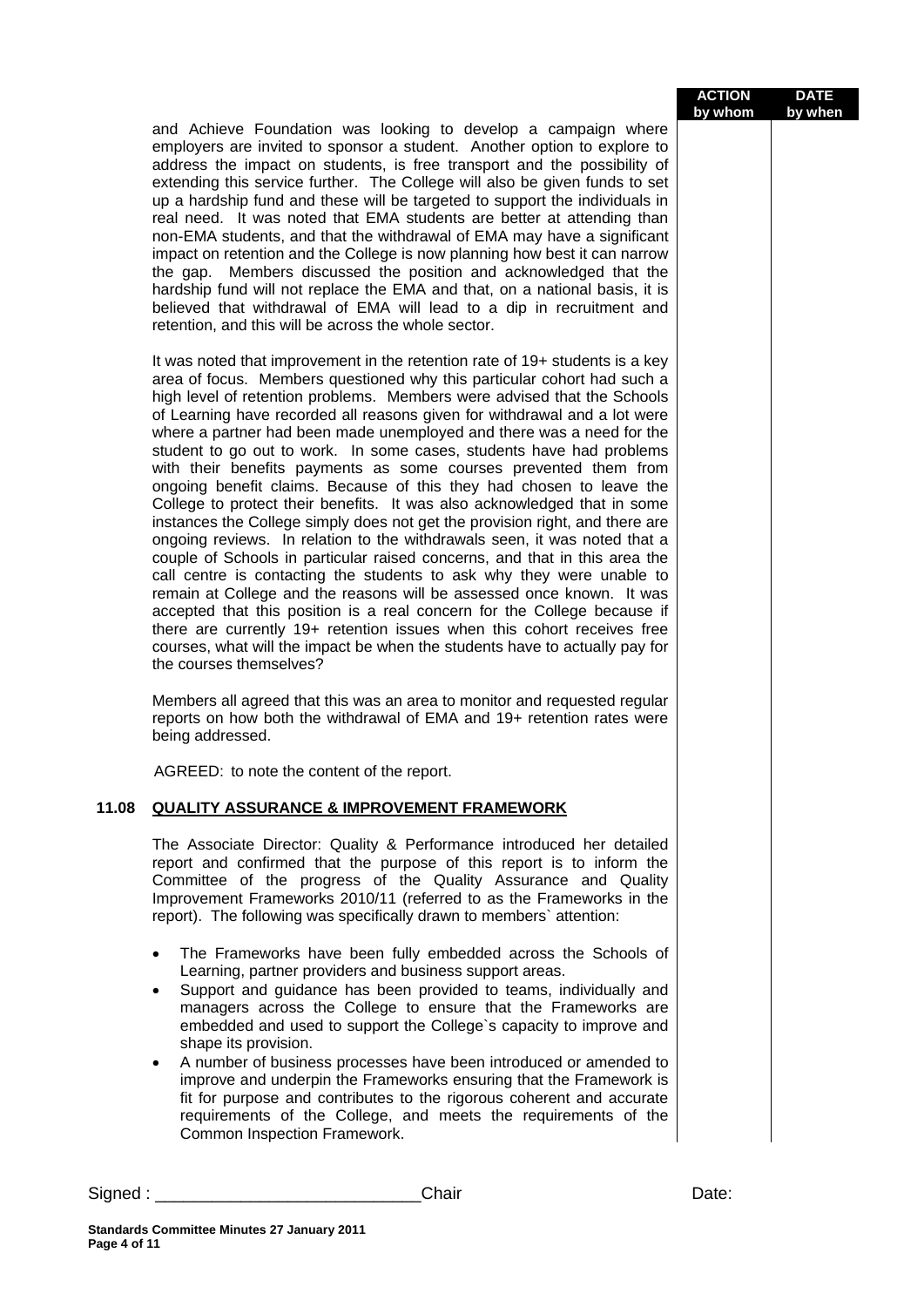|       |                                                                                                                                                                                                                                                                                                                                                                                                                                                                                                                                                                                                                                                                                                                                                                                                                                     | <b>ACTION</b><br>by whom | <b>DATE</b><br>by when |
|-------|-------------------------------------------------------------------------------------------------------------------------------------------------------------------------------------------------------------------------------------------------------------------------------------------------------------------------------------------------------------------------------------------------------------------------------------------------------------------------------------------------------------------------------------------------------------------------------------------------------------------------------------------------------------------------------------------------------------------------------------------------------------------------------------------------------------------------------------|--------------------------|------------------------|
|       | The implementation of the Framework is in the early stages, however,<br>٠<br>outcomes of the various processes within the Framework have been<br>used by Schools of Learning, Business Support areas and the Quality<br>Teaching Learning and Performance team to share practice, identify<br>areas for improvement and plan for future provision.<br>QAQI team has been instrumental in shaping the apprenticeship<br>$\bullet$<br>programme for the College and partners. At this stage the team know<br>clearly what is working well and the extent of the provision. It is clear<br>that the team have full and very accurate data.                                                                                                                                                                                             |                          |                        |
|       | Members were advised that at the meeting in the summer term, the<br>Committee will receive a report illustrating the impact on the teaching and<br>learning process 2010/11.                                                                                                                                                                                                                                                                                                                                                                                                                                                                                                                                                                                                                                                        | Nikki<br>Witham          | 14 July<br>2011        |
|       | AGREED: to note the content of the report.                                                                                                                                                                                                                                                                                                                                                                                                                                                                                                                                                                                                                                                                                                                                                                                          |                          |                        |
| 11.09 | HE                                                                                                                                                                                                                                                                                                                                                                                                                                                                                                                                                                                                                                                                                                                                                                                                                                  |                          |                        |
|       | Members were advised that the College has now received the draft report<br>following the IQER summative review. The College has one week to<br>respond to the factual accuracy of the document and thereafter the final<br>version will be published. The provisional judgements of the review team<br>are as follows:                                                                                                                                                                                                                                                                                                                                                                                                                                                                                                              |                          |                        |
|       | Core Theme 1 - Academic Standards - confidence<br>$\bullet$<br>Core Theme 2 - Quality of Learning opportunities - confidence<br>Core Theme 3 - Public information - reliance on the accuracy and<br>$\bullet$<br>the completeness of the information.                                                                                                                                                                                                                                                                                                                                                                                                                                                                                                                                                                               |                          |                        |
|       | There is one provisional advisory recommendation relating to succession<br>data and the annual monitoring processes relating to the SAR, this was<br>something that the College had already identified as an area to address in<br>its SED. There are provisionally four areas of good practice that will be<br>identified within the report. It was confirmed that the four areas of good<br>practice relate to a) information advice and guidance before a course<br>starts, b) study skills support, particular over the summer, c) strong<br>leadership and management and, d) clear strategy in place. Members<br>were advised that the final report will be placed on the Governors' portal<br>for review. It was also noted that minutes of the Academic Standards<br>Committee are also available on the Governors' portal. |                          |                        |
|       | AGREED: to note the content of the report.                                                                                                                                                                                                                                                                                                                                                                                                                                                                                                                                                                                                                                                                                                                                                                                          |                          |                        |
| 11.10 | <b>LEARNER VOICE STRATEGY - FIRST TERM RESULTS</b>                                                                                                                                                                                                                                                                                                                                                                                                                                                                                                                                                                                                                                                                                                                                                                                  |                          |                        |
|       | The Head of Web Technologies introduced this report and confirmed that<br>over 3000 learners had completed the student induction survey which<br>covers the period prior to the students joining the College, their induction<br>and the impact of teaching and learning in the first term. He confirmed that<br>results for the survey can be compared to the same period in 2009/10 and<br>against the national benchmark. Members' attention was drawn to page<br>44 and the results seen followed by the QDP service. The following points<br>were noted:<br>An 85% response rate was seen, this relates solely to on campus<br>students.                                                                                                                                                                                       |                          |                        |
|       |                                                                                                                                                                                                                                                                                                                                                                                                                                                                                                                                                                                                                                                                                                                                                                                                                                     |                          |                        |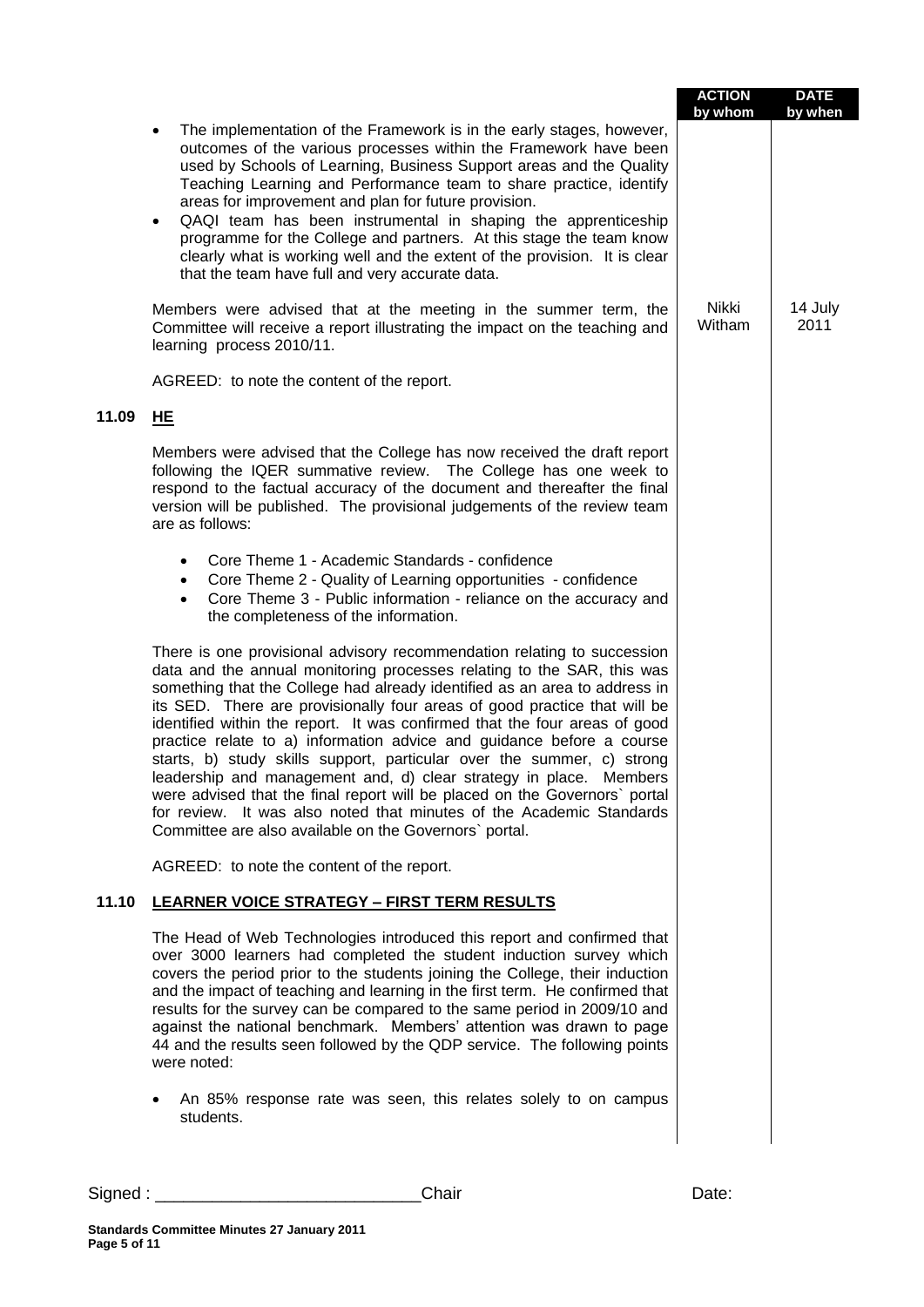|                                                                                                                                                                                                                                                                                                                                                                                                                                                                                                                                                                                                                                                                                                                                                                                                                                                                                                                                                                           | <b>ACTION</b><br>by whom | <b>DATE</b><br>by when |
|---------------------------------------------------------------------------------------------------------------------------------------------------------------------------------------------------------------------------------------------------------------------------------------------------------------------------------------------------------------------------------------------------------------------------------------------------------------------------------------------------------------------------------------------------------------------------------------------------------------------------------------------------------------------------------------------------------------------------------------------------------------------------------------------------------------------------------------------------------------------------------------------------------------------------------------------------------------------------|--------------------------|------------------------|
| The College saw an increase in relation to the percentages for<br>$\bullet$<br>teaching and learning and the support that students received, but there<br>was a decline in relation to the responses regarding accommodation,<br>equipment and across College.<br>Quality Assurance remains in the national upper quartile and was an<br>٠<br>improvement on the previous year.<br>Any areas for improvement were identified and placed on the School or<br>٠<br>Course quality improvement plan.<br>The national learner survey commenced on 5 February 2011 and<br>$\bullet$<br>closes on 27 February 2011, the final results will be presented to the<br>July meeting of this committee.                                                                                                                                                                                                                                                                               | H Web<br>Tech            | <b>July 2011</b>       |
| College Complaints - Term 1<br>In the months August to December 2010, 31 formal complaints were<br>received via letter, telephone or website, this volume is not untypical<br>for the period in question. The complaints were 16 female, 15 male,<br>23 were made by 19+ adults and 8 by, or on behalf of 16-18 year olds.                                                                                                                                                                                                                                                                                                                                                                                                                                                                                                                                                                                                                                                |                          |                        |
| The majority of complaints relate to enrolments, late applications and<br>$\bullet$<br>clearing.<br>The highest number of complaints in this category is linked to late<br>$\bullet$<br>applications for high demand adult programmes where waiting lists<br>were in force at this time.                                                                                                                                                                                                                                                                                                                                                                                                                                                                                                                                                                                                                                                                                  |                          |                        |
| Other more recent complaints concerned perceived issues with<br>$\bullet$<br>teaching standards and student behaviour.<br>One formal complaint has been received.                                                                                                                                                                                                                                                                                                                                                                                                                                                                                                                                                                                                                                                                                                                                                                                                         |                          |                        |
| Activities through Schools of Learning<br>The main mechanism for gathering learners is through the course<br>representative structure. Every School of Learning should have course<br>representatives in place.<br>141 course representatives exist across all Schools of Learning.<br>$\bullet$<br>A training day was held on Monday 25 October with 75 learners from<br>$\bullet$<br>across College attending.<br>Issues vary across each School of Learning, however, there have been<br>$\bullet$<br>consistent issues around the buses, wearing College lanyards, lack of<br>chairs in classrooms and lack of seating in West One at Derby Road.<br>Individual solutions for these requests are being explored and<br>feedback communicated through the 'you said we only went and did it'<br>campaign available on the Learner Voice notice boards situated across<br>College. The full breakdown of topics and outcomes are available on<br>the Governors' portal. |                          |                        |
| <b>Student Focus Meetings</b><br>There has been one meeting with Asha where 17 Students attended,<br>the feedback was that they enjoyed face to face sessions, therefore<br>three lunches have been planned for 2011.<br>Unfortunately the<br>Freshers` Fair due to be held in September did not go ahead because<br>of the unplanned closure of the College. The removal of EMA has led<br>to a national campaign supported by the NUS to petition against the<br>changes. This will be a big challenge for students.                                                                                                                                                                                                                                                                                                                                                                                                                                                    |                          |                        |
| Students' Union<br>This year the Students' Union has established a formal executive and<br>$\bullet$<br>holds meetings on a regular basis. A Students` Union survey has<br>been undertaken to gather specific feedback on issues relating to the<br>buses.                                                                                                                                                                                                                                                                                                                                                                                                                                                                                                                                                                                                                                                                                                                |                          |                        |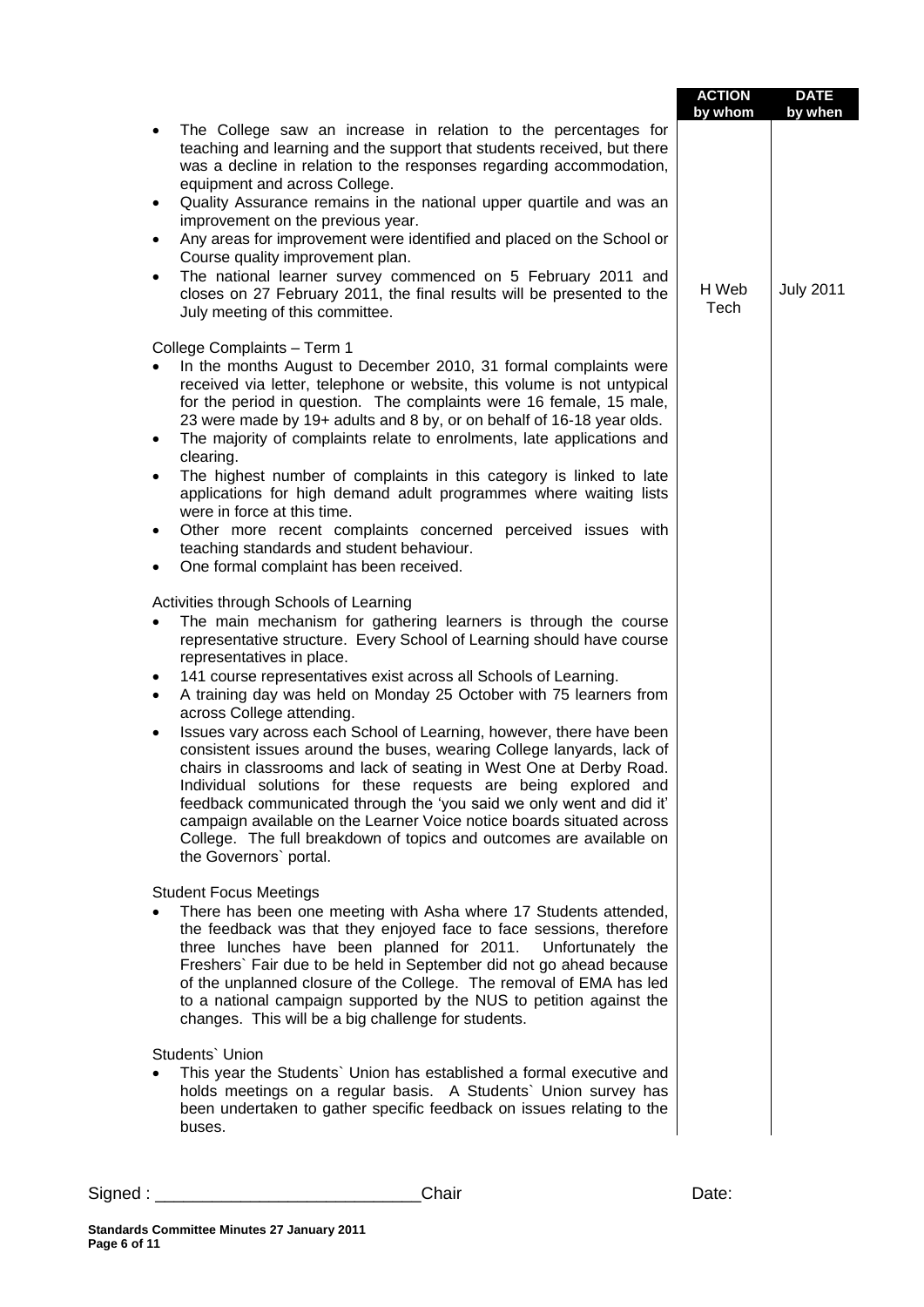| <b>ACTION</b> | <b>DATE</b> |
|---------------|-------------|
| by whom       | by when     |

 The Students` Union has organised a range of events and has taken part in a number of activities, in particular Children in Need which raised £1200. The Students` Union campaign for this academic year is Respect & Responsibility, with a key focus supporting and encouraging learners to wear lanyards and improving behaviour in student recreation areas.

Members reviewed the information received and agreed that it was a considerable amount of data, they questioned whether it is broken down on a School by School basis, it was confirmed that yes it is, and the student survey goes back to each School of Learning and reports are given to students through the 'You said we did' campaign which closes the loop.

The Principal questioned whether the College is actually objective enough regarding the Student feedback and surveys and felt that there was a culture of trying to 'justify' the College`s current position, but she said she would be happy to be proved wrong in this area.

AGREED: to note the content of the report.

# **11.11 SAFEGUARDING**

The Deputy Head introduced this item and drew the following to members` attention:

Safeguarding Policy Statement

 Following the mock inspection feedback from Clive Blanchet (reported at the Standards Committee July 2010), one area for improvement was that the College should have an overarching policy in relation to Safeguarding. The Safeguarding Policy Statement has been developed which encompasses all elements of safeguarding within the College. This document has been considered by the Executive Team and agreed by JCLP. Members reviewed the Safeguarding Policy statement at appendix A.

AGREED: to approve the Safeguarding Policy Statement.

### Self Assessment 2009/10

As part of the self-assessment process for 2009/10, a separate grade was attributed to Safeguarding, as is the case during an Ofsted inspection. Members are reminded that this is a limiting grade within the Common Inspection Framework 2009/10. Based upon the evidence within the SAR (approved by the Standards Committee on 9 December 2010), both areas - outcome for learners and leadership and management were judged to be outstanding, leading to an overall grade for safeguarding in the SAR being grade one outstanding.

### Safeguarding Action Plan 2010/11

This was developed under the strands of safe learning, safe environment, safe recruitment, protecting young people and vulnerable adults, governance and reporting. Good progress has been made against the actions identified (reviewed in appendix B) and the College is on target to achieve. All students have been issued with a green lanyard in order to aid identification of all campus users.

AGREED: to note the content of the report.

| Signed | ;haır | Date. |
|--------|-------|-------|
|        |       |       |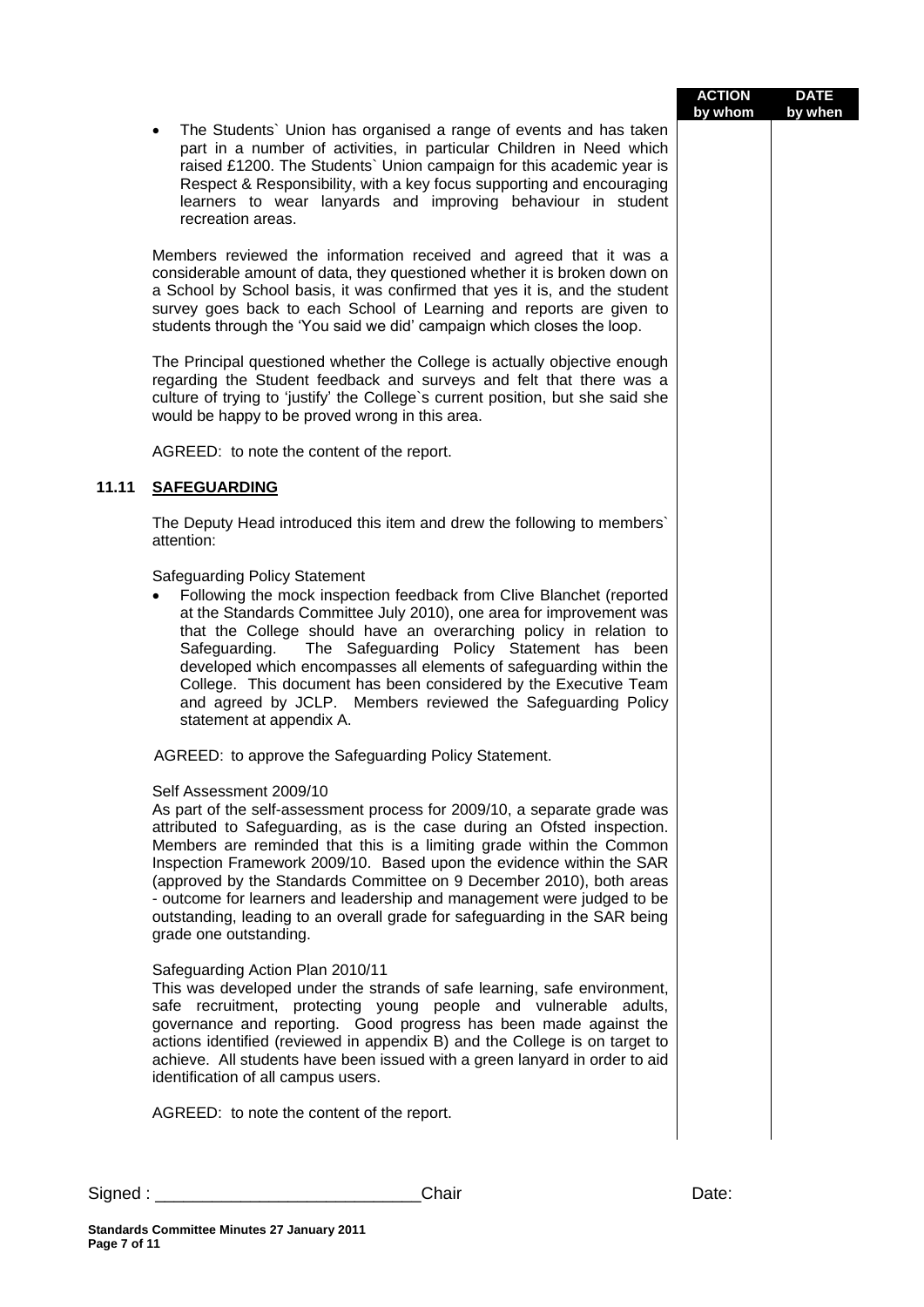|          |                                                                                                                                                                                                                                                                                                                                                                                                                                                                                                                                                                                                                                                                                                                                                                                                                                                                                                                                                                                                                                                                                                                                                                                                                                                                                                                                                                                                                                                                                                                                                                                                                                                                                                                                                                                                                                                                                                                                                                                                                                                                                                                                                                                                                                                                                                                                                                                                                                                                                                                                                                                                                                                                                                                                                                                                                                                                                                                                                                                                                                                      | <b>ACTION</b><br>by whom | <b>DATE</b><br>by when |
|----------|------------------------------------------------------------------------------------------------------------------------------------------------------------------------------------------------------------------------------------------------------------------------------------------------------------------------------------------------------------------------------------------------------------------------------------------------------------------------------------------------------------------------------------------------------------------------------------------------------------------------------------------------------------------------------------------------------------------------------------------------------------------------------------------------------------------------------------------------------------------------------------------------------------------------------------------------------------------------------------------------------------------------------------------------------------------------------------------------------------------------------------------------------------------------------------------------------------------------------------------------------------------------------------------------------------------------------------------------------------------------------------------------------------------------------------------------------------------------------------------------------------------------------------------------------------------------------------------------------------------------------------------------------------------------------------------------------------------------------------------------------------------------------------------------------------------------------------------------------------------------------------------------------------------------------------------------------------------------------------------------------------------------------------------------------------------------------------------------------------------------------------------------------------------------------------------------------------------------------------------------------------------------------------------------------------------------------------------------------------------------------------------------------------------------------------------------------------------------------------------------------------------------------------------------------------------------------------------------------------------------------------------------------------------------------------------------------------------------------------------------------------------------------------------------------------------------------------------------------------------------------------------------------------------------------------------------------------------------------------------------------------------------------------------------------|--------------------------|------------------------|
| 11.12    | <b>RETENTION &amp; WITHDRAWALS</b>                                                                                                                                                                                                                                                                                                                                                                                                                                                                                                                                                                                                                                                                                                                                                                                                                                                                                                                                                                                                                                                                                                                                                                                                                                                                                                                                                                                                                                                                                                                                                                                                                                                                                                                                                                                                                                                                                                                                                                                                                                                                                                                                                                                                                                                                                                                                                                                                                                                                                                                                                                                                                                                                                                                                                                                                                                                                                                                                                                                                                   |                          |                        |
|          | The Director Curriculum & Standards introduced this item and drew the<br>following to members' attention:                                                                                                                                                                                                                                                                                                                                                                                                                                                                                                                                                                                                                                                                                                                                                                                                                                                                                                                                                                                                                                                                                                                                                                                                                                                                                                                                                                                                                                                                                                                                                                                                                                                                                                                                                                                                                                                                                                                                                                                                                                                                                                                                                                                                                                                                                                                                                                                                                                                                                                                                                                                                                                                                                                                                                                                                                                                                                                                                            |                          |                        |
|          | The data presented relates to enrolments rather than students.<br>Whilst there is a slightly higher proportion of females enrolling to<br>courses, the number of withdrawals is significantly higher than that for<br>males. However, the proportion of withdrawals attributed to each<br>gender has narrowed from 15.6% difference in 2008/9 to 13% in<br>2009/10. Members reviewed the table on page 68 and agreed that the<br>concern areas were where the percentage of enrolments was less than<br>the percentage of withdrawals.<br>There is a higher proportion of 19+ learners who withdrew from<br>$\bullet$<br>programmes than 16-18 year olds, however, the majority of enrolments<br>are attributed to 19+ learners.<br>Whilst the proportion of 16-18 withdrawals has decreased by 6.8% in<br>$\bullet$<br>2008/9, the number of 19+ withdrawals has risen from 63.8% in 2008/9<br>to 72.1% in 2009/10 resulting in an increase of 8.3%.<br>This has<br>extended the gap in withdrawals by age from 27.6% in 2008/9 to<br>44.2% in 2009/10.<br>The main reason cited for withdrawals are personal reasons and other,<br>with the percentage of learners remaining fairly static in this category.<br>The number of unknown outcomes has reduced from 19% in 2008/9 to<br>17% in 2009/10 and tutors are aware that every effort should be made<br>to ascertain the reason for withdrawal to ensure that these categories<br>are used less often, this is the case for both 19+ and 16-18 learners.<br>In 2009/10 14.6% of those enrolled declared a disability compared with<br>$\bullet$<br>15.7% in 2008/9. 16.5% of withdrawals relate to enrolments where<br>students had declared a disability resulting in an increase of 0.7%<br>compared to 15.8% in 2008/9.<br>The proportion of withdrawals is broadly in line with the proportion of<br>$\bullet$<br>enrolments at each level of course. At level 3 the proportion of<br>withdrawals compared to the proportion of enrolments has the most<br>significant difference.<br>In 2009/10 9.5% of the enrolments were attributed to those who<br>declared their ethnicity to be other than white British, and 8.1% of the<br>withdrawals were attributed to this group.<br>The College has seen a year on year increase in retention for all SFA<br>٠<br>funded qualifications over three years in Academic Studies, and<br>Computer Science, Construction and Building Services<br>and<br>Engineering and Transport Skills.<br>There has been a continuing increase in retention for long<br>$\bullet$<br>qualifications within the Schools of Learning: Academic Studies and<br>Computer Science, Construction and Building Services and Health,<br>Care and Education.<br>Data shows high levels of retention where 16-18 learners receive EMA<br>$\bullet$<br>with only one School of Learning having a retention rate below 90%.<br>Retention rates for students not in receipt of EMA are significantly<br>lower. It was acknowledged that the withdrawal of EMA will have an |                          |                        |
|          | impact going forward.<br>Members reviewed the significant amount of data provided, and agreed<br>that the key now is for a review of the actions in place to tackle the<br>differences and the declining areas with clear ideas of what is working and<br>what needs to be changed and improved.                                                                                                                                                                                                                                                                                                                                                                                                                                                                                                                                                                                                                                                                                                                                                                                                                                                                                                                                                                                                                                                                                                                                                                                                                                                                                                                                                                                                                                                                                                                                                                                                                                                                                                                                                                                                                                                                                                                                                                                                                                                                                                                                                                                                                                                                                                                                                                                                                                                                                                                                                                                                                                                                                                                                                     |                          |                        |
|          |                                                                                                                                                                                                                                                                                                                                                                                                                                                                                                                                                                                                                                                                                                                                                                                                                                                                                                                                                                                                                                                                                                                                                                                                                                                                                                                                                                                                                                                                                                                                                                                                                                                                                                                                                                                                                                                                                                                                                                                                                                                                                                                                                                                                                                                                                                                                                                                                                                                                                                                                                                                                                                                                                                                                                                                                                                                                                                                                                                                                                                                      |                          |                        |
| Signed : | Chair                                                                                                                                                                                                                                                                                                                                                                                                                                                                                                                                                                                                                                                                                                                                                                                                                                                                                                                                                                                                                                                                                                                                                                                                                                                                                                                                                                                                                                                                                                                                                                                                                                                                                                                                                                                                                                                                                                                                                                                                                                                                                                                                                                                                                                                                                                                                                                                                                                                                                                                                                                                                                                                                                                                                                                                                                                                                                                                                                                                                                                                | Date:                    |                        |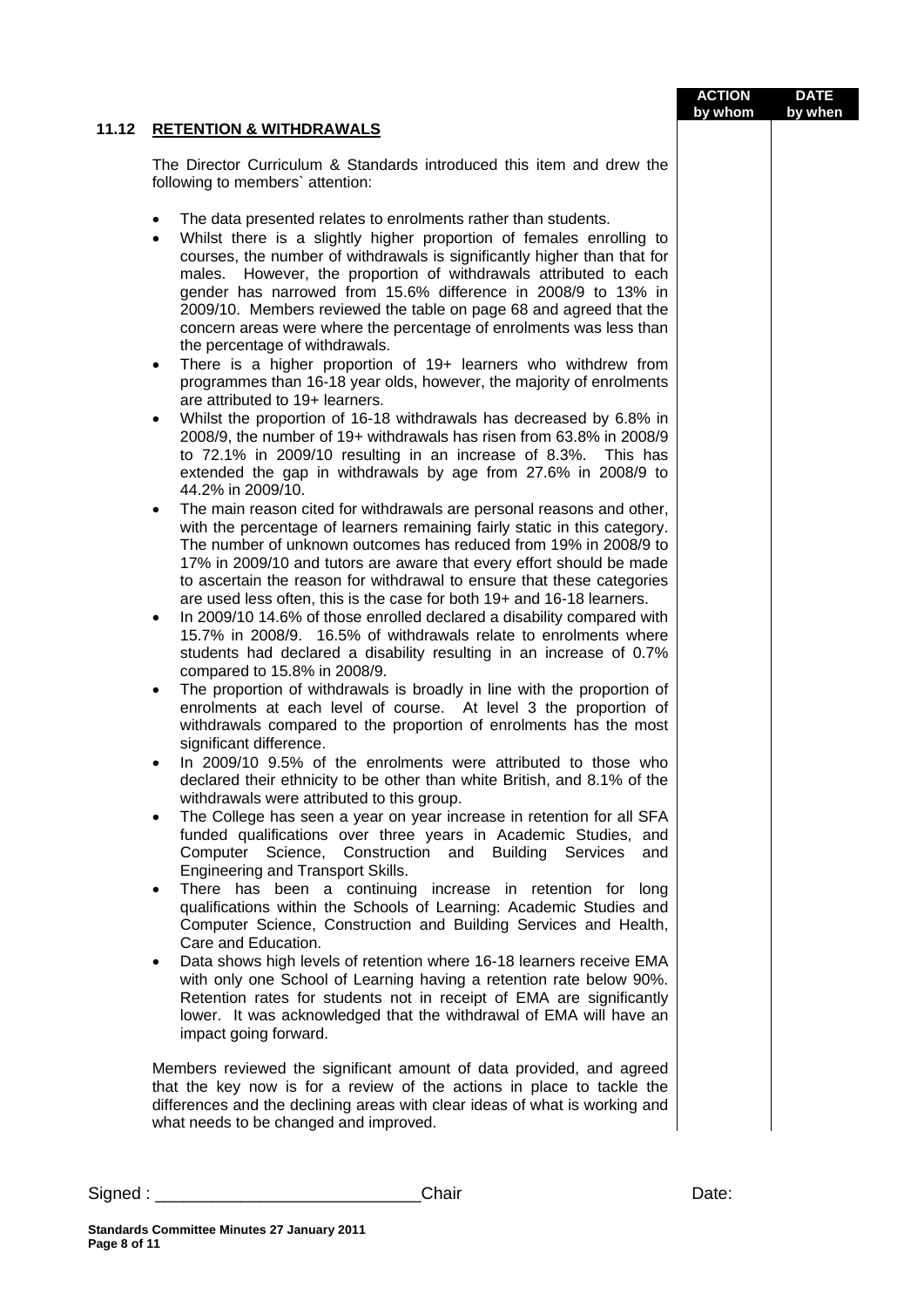|       |                                                                                                                                                                                                                                                                                                                                                                                                                                                                                                                                                                                                                                                                                                                                                                                                                                                                                                                                                                                                                                                                                                                                                                                                                                                                                                                                                                                                                                                                                                                                                                                                                        | <b>ACTION</b><br>by whom | <b>DATE</b><br>by when |
|-------|------------------------------------------------------------------------------------------------------------------------------------------------------------------------------------------------------------------------------------------------------------------------------------------------------------------------------------------------------------------------------------------------------------------------------------------------------------------------------------------------------------------------------------------------------------------------------------------------------------------------------------------------------------------------------------------------------------------------------------------------------------------------------------------------------------------------------------------------------------------------------------------------------------------------------------------------------------------------------------------------------------------------------------------------------------------------------------------------------------------------------------------------------------------------------------------------------------------------------------------------------------------------------------------------------------------------------------------------------------------------------------------------------------------------------------------------------------------------------------------------------------------------------------------------------------------------------------------------------------------------|--------------------------|------------------------|
|       | AGREED: to note the content of the report.                                                                                                                                                                                                                                                                                                                                                                                                                                                                                                                                                                                                                                                                                                                                                                                                                                                                                                                                                                                                                                                                                                                                                                                                                                                                                                                                                                                                                                                                                                                                                                             |                          |                        |
| 11.13 | <b>SCHOOL REVIEW TERM ONE</b>                                                                                                                                                                                                                                                                                                                                                                                                                                                                                                                                                                                                                                                                                                                                                                                                                                                                                                                                                                                                                                                                                                                                                                                                                                                                                                                                                                                                                                                                                                                                                                                          |                          |                        |
|       | The Associate Director: Quality and Performance introduced this item and<br>drew the following to members' attention:                                                                                                                                                                                                                                                                                                                                                                                                                                                                                                                                                                                                                                                                                                                                                                                                                                                                                                                                                                                                                                                                                                                                                                                                                                                                                                                                                                                                                                                                                                  |                          |                        |
|       | The School Management team is expected to take ownership of the<br>$\bullet$<br>review and engage with discussions, analysis of data, performance<br>judgement and outline strategies for improvement. Each Head of<br>School was invited to contribute to another School's review.<br>At the end of 2009/10 the process was reviewed with the Learners<br>$\bullet$<br>Directorate and in line with these recommendations the QIP for<br>2009/10 and 2010/11 and the internal review report for 2009/10 were<br>included to facilitate discussion and provide the opportunity for the<br>School Management team to present an update on progress and<br>plans.<br>The first School review is a review of performance within each School<br>$\bullet$<br>of Learning for the previous academic year, therefore the data to be<br>reviewed at this meeting relates to 2009/10.                                                                                                                                                                                                                                                                                                                                                                                                                                                                                                                                                                                                                                                                                                                                          |                          |                        |
|       | The School reviews play an important role in continuing to develop<br>management's capacity to improve and make a significant contribution to a<br>collective raising of standard across the curriculum areas. Of particular<br>note in relation to the outcomes of the review one, were the following:                                                                                                                                                                                                                                                                                                                                                                                                                                                                                                                                                                                                                                                                                                                                                                                                                                                                                                                                                                                                                                                                                                                                                                                                                                                                                                                |                          |                        |
|       | Success rates in seven of the Schools of the Learning were equal to or<br>$\bullet$<br>above the same period for the previous year. Business, Professional<br>and Continuing Education had fallen by 2%. Success rates in Creative<br>Arts fell by 1%. There were no significant variations in success rates<br>when analysed by categories in the majority of Schools.<br>The number of programmes showing below the MLP had reduced<br>$\bullet$<br>significantly, some courses have been withdrawn by Schools. Schools<br>were asked to focus on programmes below the 75 <sup>th</sup> percentile and to<br>consider strategies to improve performance.<br>Success rates for 14-16 programmes have risen in 6 Schools.<br>Construction and Building Services has now introduced a pre-entry<br>٠<br>qualification for 14-16 learners to address the decline in success rates.<br>Of the 8 Schools which offer HE provision, five Schools showed lower<br>$\bullet$<br>success rates than the previous year.<br>Attendance has risen or remains static in all Schools with the exception<br>$\bullet$<br>of Health, Care and Education which showed a decline of 1%.<br>Teaching and Learning observation grade profiles were considered by<br>$\bullet$<br>each School. All Schools confirmed that any tutors who received a<br>grade 3 or 4 in observation in 2009/10 had received coaching to<br>improve with most regraded at 2. Tutors new to teaching at WNC were<br>enrolled to First Steps to Teaching and Learning and received a<br>graded observation.<br>In terms of the future, the big challenges are: |                          |                        |
|       | the cessation of EMA,<br>(i)<br>continued development of appraisal and appraisal review in each 12<br>(ii)<br>months,<br>improved capture of learner actual destination data and<br>(iii)                                                                                                                                                                                                                                                                                                                                                                                                                                                                                                                                                                                                                                                                                                                                                                                                                                                                                                                                                                                                                                                                                                                                                                                                                                                                                                                                                                                                                              |                          |                        |
|       | (iv) reinforcing the wearing of lanyards.                                                                                                                                                                                                                                                                                                                                                                                                                                                                                                                                                                                                                                                                                                                                                                                                                                                                                                                                                                                                                                                                                                                                                                                                                                                                                                                                                                                                                                                                                                                                                                              |                          |                        |
|       | Chair<br>Signed : ____________________                                                                                                                                                                                                                                                                                                                                                                                                                                                                                                                                                                                                                                                                                                                                                                                                                                                                                                                                                                                                                                                                                                                                                                                                                                                                                                                                                                                                                                                                                                                                                                                 | Date:                    |                        |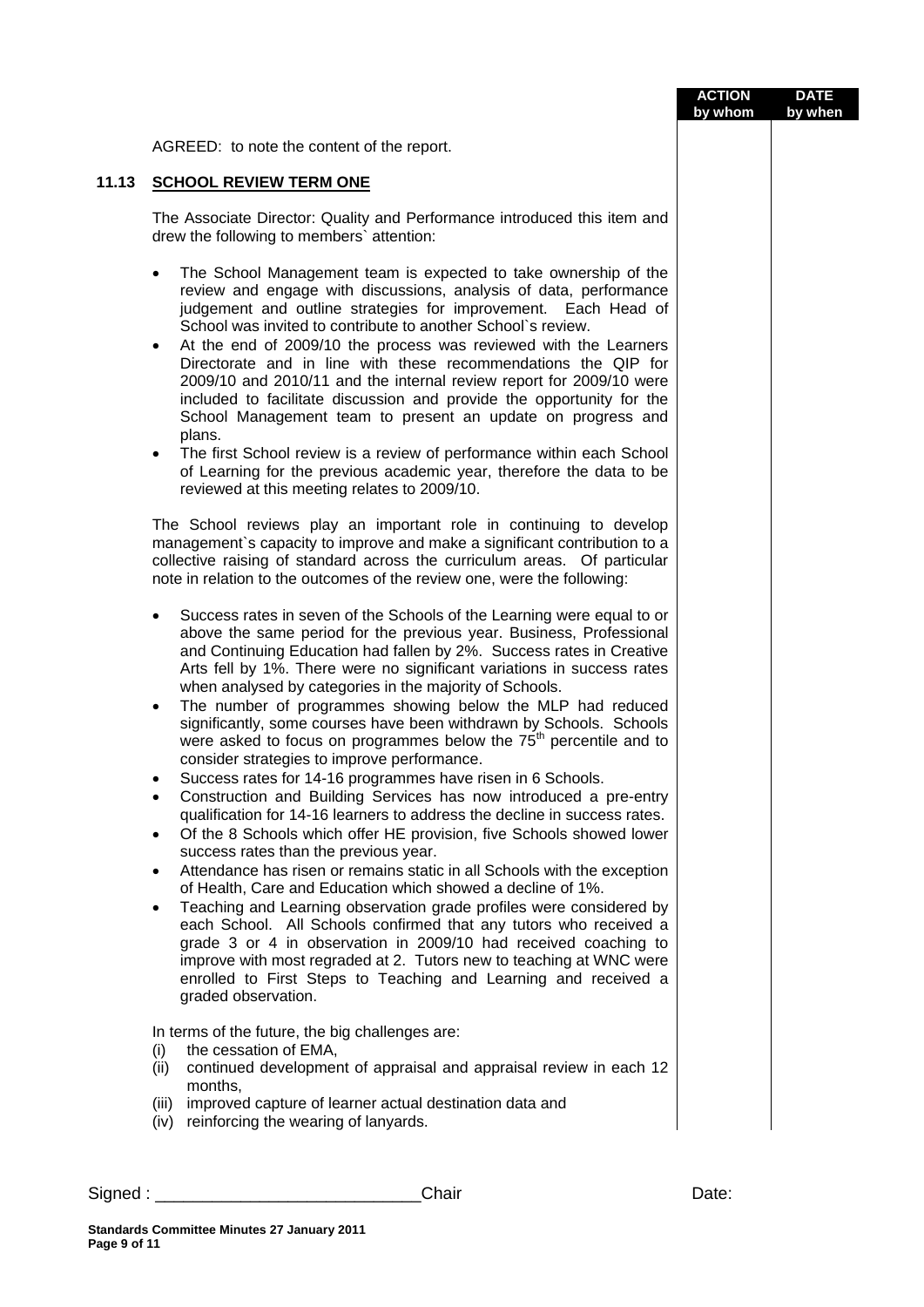AGREED: to note the content of the report.

# **11.14 TEACHING & LEARNING UPDATE**

The Associate Director: Quality and Performance introduced this item and confirmed that the data covers the period September – December 2010, therefore the first academic term. She confirmed that additional observation processes exist, but are not reported here, these are line manager observations and peer observations. The following data was specifically brought to members` attention:

- The primary system of measuring quality is the graded lesson observations. All delivery staff will receive a graded observation in 2010/11. 407 staff have been identified as requiring an observation in 2010/11, alongside re-observations of staff following a grade 3 or 4 at their initial observation.
- There has been a significant increase in the percentage of observations graded good or better, and in the proportion of observations graded outstanding. There have been no unsatisfactory grades.
- In addition to observations of staff employed by the College, the College also carries out teaching, learning and training graded observations of delivery staff by our partners. This process currently operates on an annual cycle gathering graded observations for all our identified assessors and trainers in each company. In this area the overall profile has dropped compared with last year. It is hard to draw conclusions from this as each observation is so different and we are dealing with such a wide range of different companies and different trainers and assessors.
- The overall grade profile at this point in the year is significantly improved on last year's outcome for the same period. 79% of observed lessons were good or better in 2009/10 compared with 88% so far in 2010/11. The teaching and learning development team have provided a substantial amount of support across all Schools of Learning and the teaching and learning coaching strategy and through bespoke teaching and learning staff development sessions. The development of the 'making the grade' coaching sessions specifically focussing upon the component of building an outstanding session in line with the Common Inspection Framework criteria for outstanding teaching and learning, has impacted positively on the overall grade profile and the learners learning experience.

Members reviewed the data and questioned why so few observations of partners had been undertaken. It was acknowledged that this is a disappointing area and a target to address for the early part of 2011.

AGREED: to note the content of the report.

### **11.15 ADDITIONAL LEARNING SUPPORT**

The Director Curriculum & Standards introduced this item and drew members` attention to the following:

 The ALS service employs 84 full and part time staff providing specialist support to learners accessing all levels of provision and across all sites. Five specific teams with specialist skills support learners having a hearing impairment, visual impairment, physical disability, literacy,